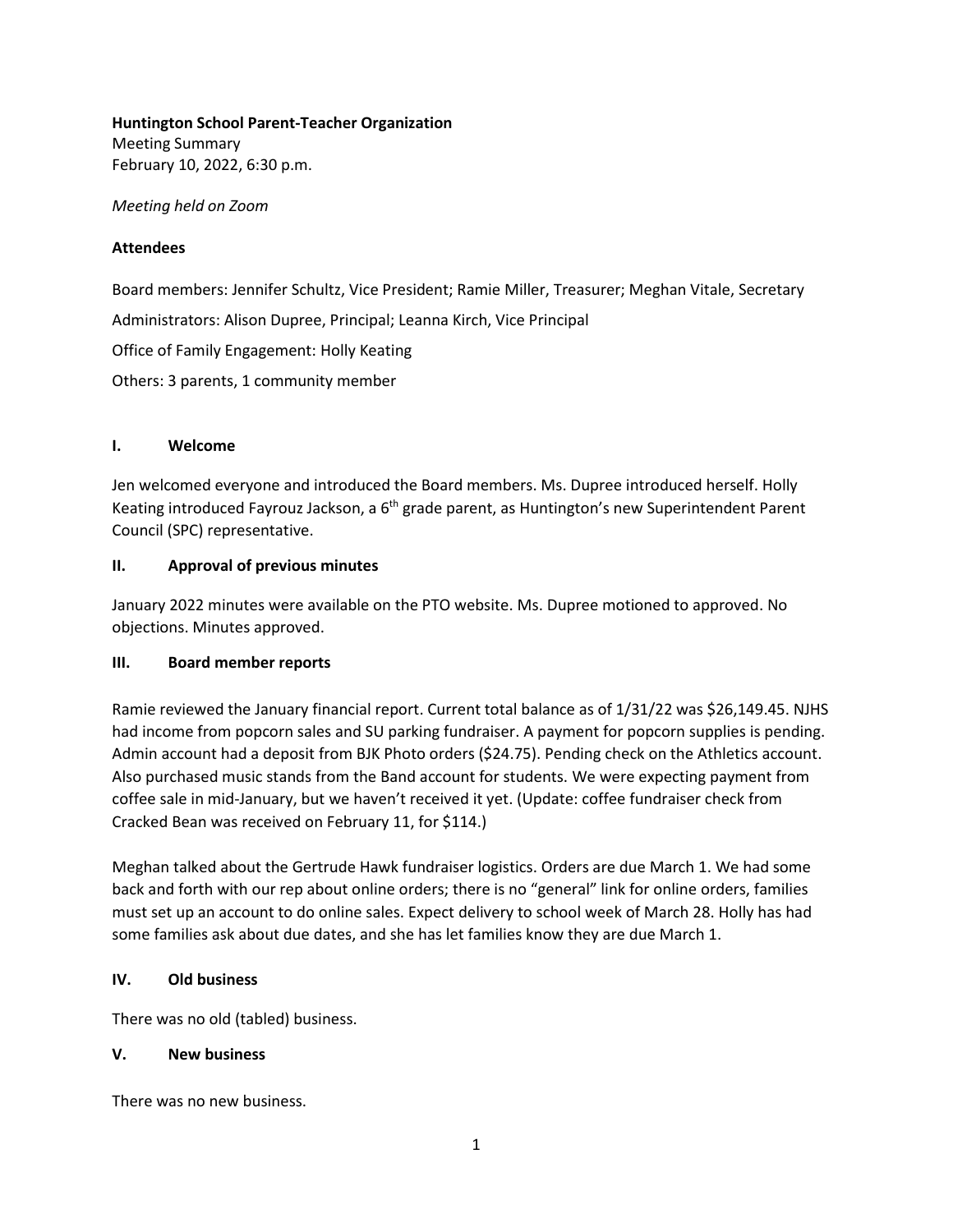#### **VI. Discussion**

There was a discussion about activities for teacher appreciation week. The Board wants to make sure to coordinate activities with the admin team and others so we're not all trying to do something on the same day and we're not competing for donations. Jimmy Doyle (parent) said that the members of Forward Point church would like to organize an activity again this year. They are thinking about a food truck for lunch. In past years, they have collected donations from their members, and then purchased donuts, coffee, and/or lunches (businesses have usually given a discount). Meghan talked about past PTO activities. Many years ago, PTO held a luncheon at the end of the year. In 2019, we collected donations from families to "fill the break room" with snacks and drinks for teachers; PTO supplemented with purchases as well. We had planned to do that again in 2020, but then school closed. In the past we have received donations from Wegmans and Dunkin Donuts. We had applied for a donation from Brueggers in 2020, but it looks like they discontinued their online donation program. Ms. Kirch indicated that the admin team had purchased a sheet cake for staff in past years. Everyone agreed to think about what they might want to do this year, and we'll revisit this discussion at the March meeting.

There was also a discussion about plans for end of year activities, especially for the 8<sup>th</sup> graders that will be moving up. Ms. Dupree recently spoke with the guidance counselor about 8<sup>th</sup> grade. The teachers are in favor of something relatively small for the  $8<sup>th</sup>$  grade, maybe a breakfast at Henninger. Not sure what other classes will do. PTO is willing to help with any activities. In past years we always assisted with the semi-formal dances. This year's 8<sup>th</sup> graders have never been able to attend a semi-formal, and parents have not been able to attend any milestone events for the graduating  $8<sup>th</sup>$  graders, such as honors ceremonies, that would have been held in past years. Ms. Kirch noted that the cafeteria at Huntington gets very crowded, so they are looking for other options, possibly something outside (but depends on the cost of a tent and AV equipment). Pushing something closer to June would make it more likely that weather would cooperate. They are also considering Henninger auditorium as a venue. Meghan noted that Henninger would be more comfortable for parents as well, rather than sitting at cafeteria tables for concerts. Jimmy asked if the Palace had been considered as a venue. Ms. Kirch said that they had investigated this in the past, but it was cost prohibitive.

# **VII. Office of Family Engagement report**

Holly reported that the Title I plan was approved. There will be an ELA night (in person) on March 16 for parents of  $3^{rd}$  through  $8^{th}$  graders, to discuss what will be on the state assessments. There will be a similar session for math, planned for Thursday, April 21. Will have food to go, which people will be able to take as they leave. She will send out registration links. On March 9, there will be a Dibbles data sharing night for K-2 families.

# **VIII. Administrative report**

Ms. Kirch gave the administrative report. The ELA exam is last week of March, math is last week of April. Kindergarten orientation February 15 and March 17. Ms. Patrick will host both kindergarten orientations. Parents must register ahead of time.